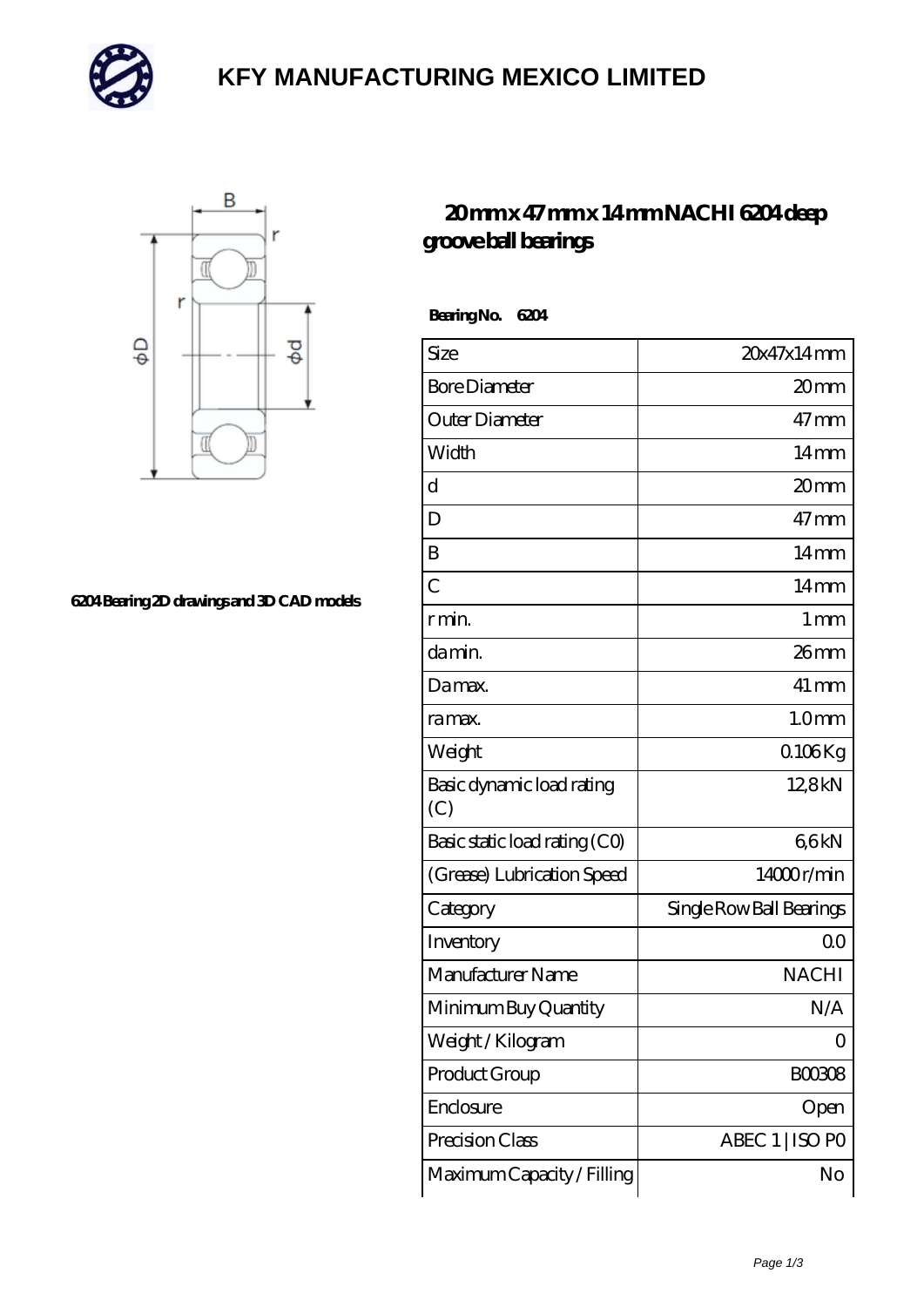

## **[KFY MANUFACTURING MEXICO LIMITED](https://m.mailemotion.tv)**

| Slot                             |                                                                                                                                                                                                                            |
|----------------------------------|----------------------------------------------------------------------------------------------------------------------------------------------------------------------------------------------------------------------------|
| Rolling Element                  | <b>Ball Bearing</b>                                                                                                                                                                                                        |
| Snap Ring                        | No                                                                                                                                                                                                                         |
| <b>Internal Special Features</b> | No                                                                                                                                                                                                                         |
| Cage Material                    | Steel                                                                                                                                                                                                                      |
| Internal Clearance               | CO-Medium                                                                                                                                                                                                                  |
| Inch - Metric                    | Metric                                                                                                                                                                                                                     |
| Long Description                 | 20MM Bore; 47MM<br>Outside Diameter; 14MM<br>Outer Race Width; Open;<br>Ball Bearing, ABEC 1   ISO<br>PQ No Filling Slot; No Snap<br>Ring, No Internal Special<br>Features; CO Medium<br>Internal Clearance; Steel<br>Cage |
| <b>Other Features</b>            | Deep Groove                                                                                                                                                                                                                |
| Category                         | Single Row Ball Bearing                                                                                                                                                                                                    |
| <b>UNSPSC</b>                    | 31171504                                                                                                                                                                                                                   |
| Harmonized Tariff Code           | 8482105068                                                                                                                                                                                                                 |
| Noun                             | Bearing                                                                                                                                                                                                                    |
| Keyword String                   | Ball                                                                                                                                                                                                                       |
| Manufacturer URL                 | http://www.nachiamerica.c<br>om                                                                                                                                                                                            |
| Weight/LBS                       | 0234                                                                                                                                                                                                                       |
| Outside Diameter                 | 1.85Inch   47 Millimeter                                                                                                                                                                                                   |
| Inner Race Width                 | OInch   OMillimeter                                                                                                                                                                                                        |
| Outer Race Width                 | 0.551 Inch   14 Millimeter                                                                                                                                                                                                 |
| Bore                             | Q787 Inch   20 Millimeter                                                                                                                                                                                                  |
| <b>Bore Type</b>                 | Cylindrical Bore                                                                                                                                                                                                           |
| Configuration                    | Single Row                                                                                                                                                                                                                 |
| <b>Bore Size</b>                 | 20mm                                                                                                                                                                                                                       |
| Width                            | 14 <sub>mm</sub>                                                                                                                                                                                                           |
| Fillet Radius/Chamfer            | $1 \,\mathrm{mm}$                                                                                                                                                                                                          |
| Dynamic Load Rating              | 12,800N                                                                                                                                                                                                                    |
|                                  |                                                                                                                                                                                                                            |